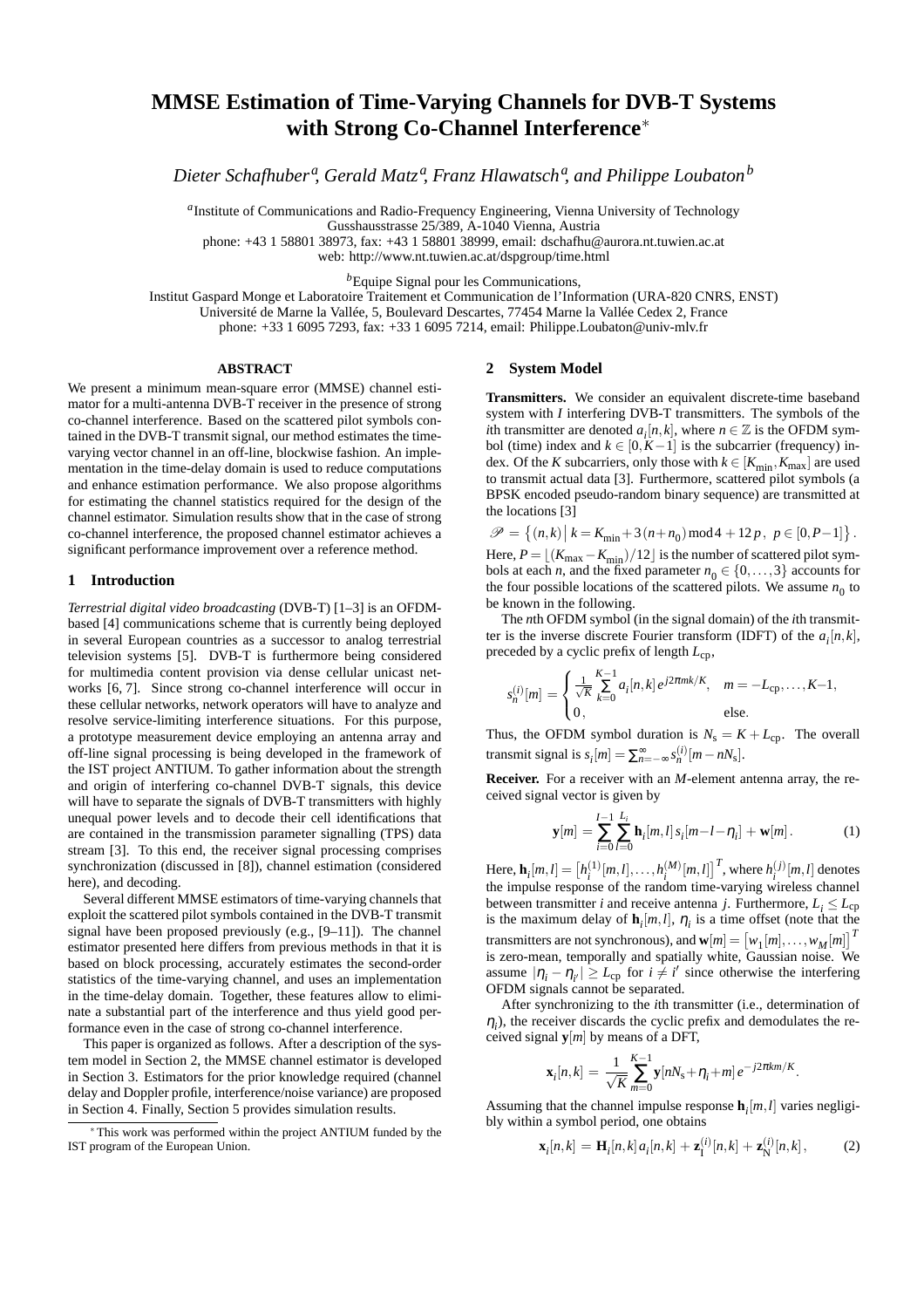$$
\mathbf{x}[n,k] \longrightarrow \bigotimes_{d} \overbrace{\mathbf{H}[n,k]}^{\widetilde{\mathbf{H}}[n,k]}\n\begin{array}{c}\n\widetilde{\mathbf{h}}_{l}[n] \\
\hline\n\end{array}\n\begin{array}{c}\n\widetilde{\mathbf{h}}_{l}[n] \\
\hline\n\end{array}\n\begin{array}{c}\n\widetilde{\mathbf{h}}_{l}[n] \\
\hline\n\end{array}\n\begin{array}{c}\n\widetilde{\mathbf{h}}_{l}[n] \\
\hline\n\end{array}\n\begin{array}{c}\n\widetilde{\mathbf{h}}_{l}[n] \\
\hline\n\end{array}\n\end{array}\n\right\}
$$

**Figure 1**: *Block diagram of the proposed channel estimator.*

with the channel coefficients

$$
\mathbf{H}_i[n,k] = \sum_{l=0}^{L_{\text{cp}}} \mathbf{h}_i[nN_s + \eta_i, l] e^{-j2\pi kl/K},\tag{3}
$$

the co-channel interference

$$
\mathbf{z}_{1}^{(i)}[n,k] = \frac{1}{\sqrt{K}} \sum_{m=0}^{K-1} \sum_{\substack{i'=0 \ i'\neq i}}^{I-1} \sum_{l=0}^{L_{cp}} \mathbf{h}_{i'}[nN_{s} + \eta_{i} + m, l]
$$
  
 
$$
s_{i'}[nN_{s} + m - l + \eta_{i} - \eta_{i'}]e^{-j2\pi km/K}, \quad (4)
$$

and the noise

$$
\mathbf{z}_N^{(i)}[n,k] = \frac{1}{\sqrt{K}} \sum_{m=0}^{K-1} \mathbf{w}[nN_s + \eta_i + m] e^{-j2\pi km/K}.
$$

**Channel statistics.** In what follows, we assume that the timevarying channels associated to different transmitters and receive antennas are mutually uncorrelated and satisfy the wide-sense stationary uncorrelated scattering (WSSUS) assumption [12, 13], i.e.,

$$
\mathrm{E}\big\{\mathbf{h}_i[m'+m,l]\mathbf{h}_{i'}^H[m',l']\big\}=R_i[m,l]\,\delta[l-l']\delta[i-l']\mathbf{I}.
$$

Note that the time-delay correlation function  $R_i[m, l]$  is assumed to be equal for all antennas. We model *R<sup>i</sup>* [*m*,*l*] as being separable,

$$
R_i[m,l] = r_i[m] P_i[l], \qquad (5)
$$

with time correlation function  $r_i[m]$  and delay profile  $P_i[l]$ . The channel's Doppler profile is given by [12, 13]

$$
S_i(v) = \sum_{m = -\infty}^{\infty} r_i[m] e^{-j2\pi vw},
$$
\n(6)

where <sup>ν</sup> denotes the normalized Doppler frequency.

# **3 MMSE Channel Estimation**

We next consider estimation of the channel coefficients  $\mathbf{H}_i[n, k]$  for a given *i* corresponding to one of the *I* transmitters (the respective time offset  $\eta_i$  will be set equal to 0 for simplicity). For convenience of notation, we will suppress the index *i* in what follows. A block diagram of the proposed channel estimator is shown in Fig. 1. Due to the off-line, blockwise processing performed by the ANTIUM receiver, the demodulated sequence  $\mathbf{x}[n, k]$  in (2) is available for  $(n, k) \in \mathcal{Q} \triangleq [0, N-1] \times [K_{\min}, K_{\max}]$ , where *N* is some block length. According to Fig. 1, our method first compensates for the scattered pilot symbols and then performs MMSE estimation of  $\mathbf{H}[n, k]$  using a DFT-based implementation.

**Division** by **pilot symbols.** The scattered pilot symbols  $a[n, k]$  on the right-hand side of (2) are known at the receiver for  $(n, k) \in \mathcal{P}$ . Their effect can be removed by calculating

$$
\widetilde{\mathbf{H}}[n,k] = \mathbf{x}[n,k] \, a^{\#}[n,k],\tag{7}
$$

with

$$
a^{\#}[n,k]\triangleq\begin{cases}1/a[n,k]\,, & (n,k)\in\mathscr{P},\\ 0, & \text{else.}\end{cases}
$$

Inserting (2) into (7), we obtain

$$
\widetilde{\mathbf{H}}[n,k] = \begin{cases} \mathbf{H}[n,k] + \mathbf{z}[n,k], & (n,k) \in \mathcal{P}, \\ 0, & \text{else,} \end{cases}
$$
(8)

where  $\mathbf{z}[n,k] \triangleq \mathbf{z}_{\text{I}}[n,k]/a[n,k] + \mathbf{z}_{\text{N}}[n,k]/a[n,k]$  corresponds to the interfering transmitters and the noise. We will model  $z[n, k]$  as being white, which can be justified as follows. First,  $\mathbf{z}_N[n, k]$  is white, so  $\mathbf{z}_N[n,k]/a[n,k]$  is white, too. Second,  $\mathbf{z}_I[n,k]/a[n,k]$  can also be modeled as white since the scattered pilot symbols are a pseudorandom binary sequence (note, however, that the  $z_{\text{I}}[n,k]$  in (4) might be highly correlated).

**MMSE channel estimator.** According to (8), MMSE channel estimation based on  $\mathbf{H}[n, k]$  corresponds to suppression of the interference/noise  $\mathbf{z}[n, k]$  for  $(n, k) \in \mathcal{P}$  and interpolation of the missing channel coefficients **H**[ $n, k$ ],  $(n, k) \notin \mathcal{P}$ .

To obtain an efficient implementation of the MMSE estimator as well as reliable estimation of the channel statistics (see Section 4), we first apply a (scaled) IDFT to (8). This yields

$$
\tilde{\mathbf{h}}_l[n] = \frac{1}{\alpha} \sum_{k=0}^{K-1} \tilde{\mathbf{H}}[n,k] e^{j2\pi lk/K}, \qquad (n,l) \in \mathcal{U}, \qquad (9)
$$

where  $\alpha = \sqrt{K(K_{\text{max}} - K_{\text{min}})}/12$  is chosen to preserve energy and  $\mathscr{U} = [0, N-1] \times [0, L_{cp}]$ . Due to the subsampling in (8) (every 12th subcarrier contains a scattered pilot symbol), the  $\tilde{\mathbf{h}}_l[n]$  in (9) are periodic in  $l$  with period  $K/12$ . However, aliasing is avoided since the channel's maximum delay was assumed to satisfy  $L \le L_{cp}$  $K/12$ . Therefore, (9) can be written as

$$
\tilde{\mathbf{h}}_l[n] = \mathbf{h}_l[n] + \tilde{\mathbf{z}}_l[n],\tag{10}
$$

 $(11)$ 

where

 $\mathbf{h}_l[n] \triangleq \mathbf{h}[nN_s]$ is the subsampled impulse response of the channel (cf. (3)) and  $\tilde{\mathbf{z}}_l[n] \triangleq \frac{1}{\alpha} \sum_{k=0}^{K-1} \mathbf{z}[n,k] e^{j2\pi lk/K}$  is white noise.

Since both  $\mathbf{h}_l[n]$  and  $\tilde{\mathbf{z}}_l[n]$  are uncorrelated for different delays *l*, the  $\mathbf{h}_l[n]$  can be *separately* estimated from the  $\tilde{\mathbf{h}}_l[n]$  according to

$$
\left[\mathbf{\hat{h}}_l[0],\ldots,\mathbf{\hat{h}}_l[N-1]\right] = \left[\mathbf{\tilde{h}}_l[0],\ldots,\mathbf{\tilde{h}}_l[N-1]\right]\mathbf{K}_l, \qquad (12)
$$

with  $l = 0, \ldots, L_{cp}$ . Here, the **K**<sub>*l*</sub> are estimator coefficient matrices of size  $N \times N$  that will be discussed presently. From the estimates  $\hat{\mathbf{h}}_l[n]$ , the desired estimates of the channel coefficients  $\mathbf{H}[n, k]$  are finally obtained according to (3):

$$
\widehat{\mathbf{H}}[n,k] = \sum_{l=0}^{L_{\text{cp}}} \widehat{\mathbf{h}}_l[n] e^{-j2\pi kl/K}, \qquad (n,k) \in \mathcal{Q}.
$$

We finally determine the matrices  $\mathbf{K}_l$  minimizing the MSE

$$
\varepsilon \triangleq \frac{1}{M} \mathbf{E} \left\{ \left\| \mathbf{H}[n,k] - \widehat{\mathbf{H}}[n,k] \right\|^2 \right\} = \frac{1}{M} \sum_{l=0}^{L} \mathbf{E} \left\{ \left\| \mathbf{h}_l[n] - \widehat{\mathbf{h}}_l[n] \right\|^2 \right\}.
$$
\n(13)

Inserting (12) and (10) into (13) and using the orthogonality principle [14], it can be shown that the coefficient matrices of the MMSE estimator are given by

$$
\mathbf{K}_{l,\text{opt}} = P[l] \left( P[l] \mathbf{R} + \sigma_z^2 \mathbf{I} \right)^{-1} \mathbf{R}.
$$
 (14)

Here, the  $N \times N$  correlation matrix **R** is Hermitian Toeplitz with first row  $[r[0], r[N_s], \ldots, r[(N-1)N_s]]$  (recall that  $r[m]$  and  $P[l]$  were defined in (5)) and  $\sigma_z^2$  denotes the variance of  $\tilde{\mathbf{z}}_l[n]$  in (10).

**Discussion.** From (14), is seen that the estimator coefficient matrices  $\mathbf{K}_{l,\text{opt}}$ —and, thus, also the estimates  $\hat{\mathbf{h}}_l[n]$  in (12)—are nonzero only for those delays *l* where the delay profile  $P[l]$  is nonzero. Hence, for a channel with maximum delay *L*, the  $\hat{\mathbf{h}}_i[n]$  are nonzero only for  $l \in [0, L]$ . The resulting nulling of the interference associated to the remaining values of *l* can be shown to produce a reduction of the interference/noise level by about a factor of *K*/(12*L*).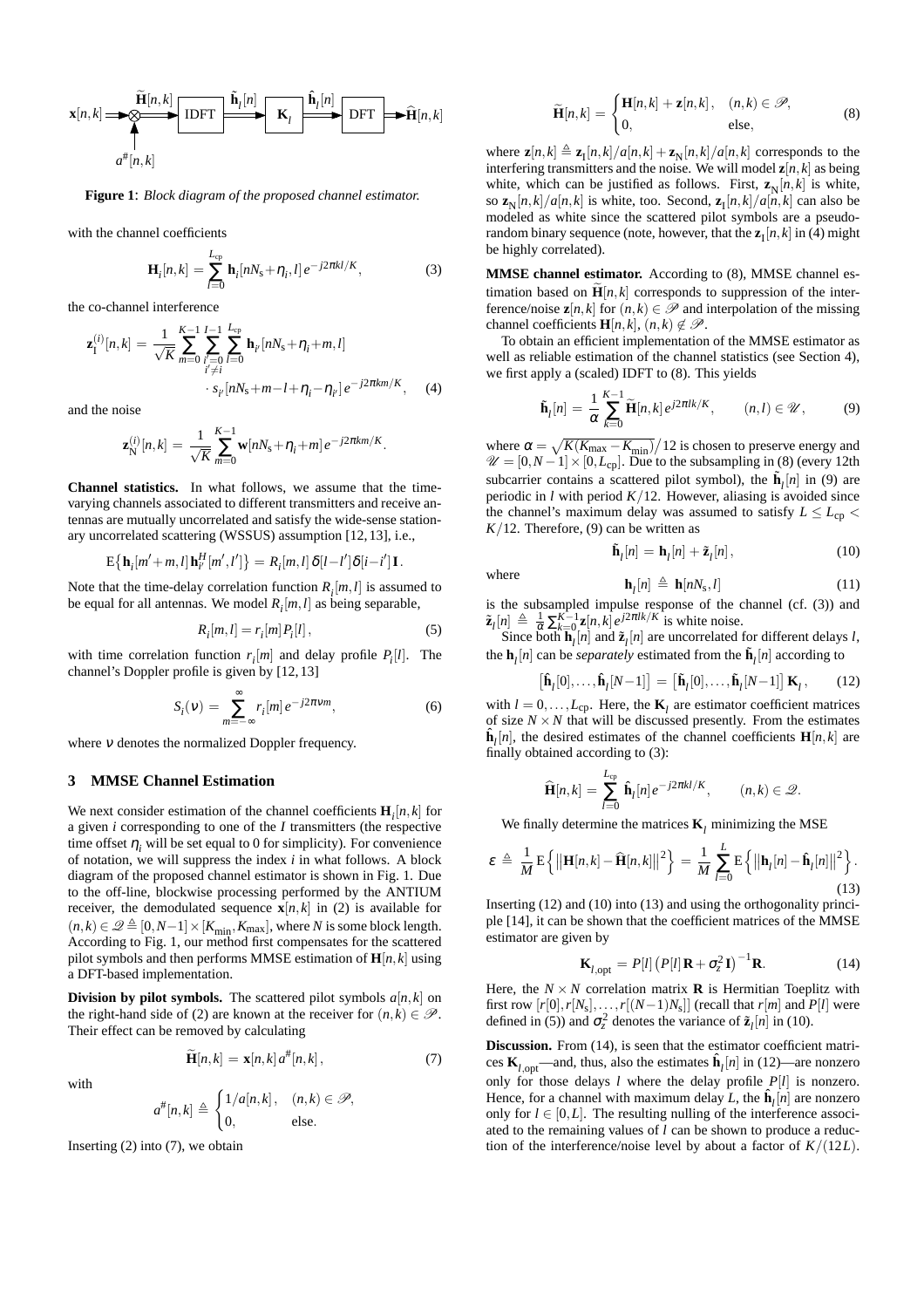For a small channel length *L*, this interference/noise reduction is substantial (e.g., for  $L = 20$  we obtain  $10 \log_{10} K / (12L) \approx 15 \text{ dB}$ ). Of course, this interference/noise reduction presupposes knowledge of the channel's delay profile *P*[*l*] (see next).

# **4 Estimation of Channel and Noise Statistics**

Calculation of the optimal coefficient matrices  $\mathbf{K}_{l,\text{opt}}$  according to (14) requires knowledge of the channel's delay profile *P*[*l*] and time correlation function  $r[m]$  (or, equivalently, Doppler profile  $S(v)$ , cf. (6)), as well as knowledge of the interference/noise variance  $\sigma_z^2$ . The estimation of these quantities is considered next.

**Delay profile.** Estimating the delay profile *P*[*l*] amounts to estimating the powers of the stationary processes  $\mathbf{h}_{l}[n]$ ,  $l = 0, \ldots, L_{cp}$ by properly averaging  $\tilde{\mathbf{h}}_l[n]$  in (10). In what follows, let  $h_l^{(j)}[n] =$  $h^{(j)}[nN_s, l]$  ( $j = 1, 2, ..., M$ ) denote the elements of the vector **h**<sub>*l*</sub> $[n]$ in (11). Let us choose  $B$  such that  $BN<sub>s</sub>$  is less than the channel's coherence time (in our simulations, we obtained good results with  $B = 10$ ). Then  $h_l^{(j)}[n]$  varies negligibly within intervals  $n \in [qB, (q+1)B-1]$ , and we can thus perform the preliminary "coherent" averaging

$$
\bar{h}_l^{(j)}[q] = \frac{1}{B} \sum_{n=0}^{B-1} \tilde{h}_l^{(j)}[qB+n], \qquad q = 0, \dots, \left\lfloor \frac{N}{B} \right\rfloor - 1.
$$

Here,  $\tilde{h}^{(j)}_{l}[n]$  is the *j*th element of the vector  $\tilde{\mathbf{h}}_{l}[n]$ . We have  $\bar{h}^{(j)}_l[q] \approx h^{(j)}_l[qB] + \bar{z}^{(j)}_l[q]$ , where  $\bar{z}^{(j)}_l[q]$  is the block-average of the *j*th element of  $\tilde{\mathbf{z}}_l[n]$ . This coherent averaging results in the suppression of a large part of the interference/noise.

Next, an initial estimate of the delay profile is obtained by averaging the power of  $\bar{h}^{(j)}_l[q]$  over all *q* and all antennas:

$$
\tilde{P}[l] = \frac{1}{M \left\lfloor \frac{N}{B} \right\rfloor} \sum_{j=1}^{M} \sum_{q=0}^{\left\lfloor \frac{N}{B} \right\rfloor - 1} |\bar{h}_l^{(j)}[q]|^2.
$$

Due to interference and noise,  $\tilde{P}[l]$  will be nonzero even for delays *l* where  $P[l] = 0$ . We thus calculate the final estimate of the delay profile by thresholding the initial estimate  $\tilde{P}[l]$ ,

$$
\hat{P}[l] = \begin{cases}\n\tilde{P}[l], & \text{if } \tilde{P}[l] \ge \gamma \bar{P}, \\
0, & \text{elsewhere.} \n\end{cases}
$$
\n(15)

Here, the parameter  $\gamma > 0$  adjusts the threshold about the mean  $P =$  $\frac{1}{L_{cp}+1} \sum_{l=0}^{L_{cp}} \tilde{P}[l]$  of  $\tilde{P}[l]$ . (We obtained good results for  $\gamma = 1.1$ .)

**Doppler profile.** We estimate the Doppler profile  $S(v)$  in (6) by calculating the periodogram of  $\tilde{h}^{(j)}_l[n]$  with respect to *n* and averaging/summing over all delays and antennas. Using a Doppler resolution of  $v_0 = 1/(\kappa N)$ ,  $\kappa \in \mathbb{N}$ , this yields the initial estimate

$$
\tilde{S}(uv_0) = \frac{1}{M\kappa} \sum_{j=1}^{M} \sum_{l=0}^{L_{cp}} \left| \frac{1}{N} \sum_{n=0}^{N-1} \tilde{h}_l^{(j)}[n] e^{-j2\pi uv_0 n} \right|^2.
$$
 (16)

The function  $\tilde{S}(uv_0)$  is calculated for  $u \in [-V, V]$ , with  $V \leq$ <sup>κ</sup>*N*, which corresponds to the normalized Doppler frequencies  $v = 0, \pm v_0, \dots, \pm Vv_0$ . (The factor  $1/\kappa$  in (16) guarantees that ∑  $V = -V \tilde{S}(uv_0)$  is the same for all  $\kappa$ .) As an example, consider a DVB-T system in 8K mode with symbol duration  $T_s = 924 \,\mu s$  [3]. With  $N = 204$ ,  $\kappa = 10$ , and  $V = 200$ , it can be shown that (16) estimates the Doppler profile in the range  $\pm 106$  Hz with a resolution of  $v_0/T_s = 0.53$  Hz.

Again, the interference/noise will cause  $\tilde{S}(uv_0)$  to be nonzero even for those *u* where  $S(uv_0) = 0$ . Thus, the final estimate of the Doppler profile is obtained by thresholding,

$$
\hat{S}(uv_0) = \begin{cases} \tilde{S}(uv_0), & \text{if } \tilde{S}(uv_0) \ge \zeta \, \bar{S}, \\ 0, & \text{elsewhere,} \end{cases}
$$
\n(17)

where the parameter  $\zeta > 0$  adjusts the threshold about the mean  $\bar{S} = \frac{1}{2V+1} \sum_{u=-V}^{V} \bar{S}(uv_0)$  of  $\tilde{S}(uv_0)$ . (We obtained good results for  $\zeta = 1.5$ .) Finally, an estimate of the time correlation function  $r[m]$ involved in (14) is computed from  $\hat{S}(uv_0)$  in (17) by means of an IDFT (cf. (6)). The parameter  $\kappa$  in  $v_0 = 1/(\kappa N)$  must be chosen large enough so that aliasing errors due to the discretization  $v = uv_0$ are sufficiently small.

**Interference/noise variance.** An estimate of the interference/noise variance  $\sigma_z^2$  is obtained as a by-product of the thresholding operation (15). Since the values of  $\tilde{P}[l]$  that are less than  $\gamma \bar{P}$  are attributed to the interference/noise, a simple estimator of  $\sigma_z^2$  is given by

$$
\widehat{\sigma_z^2} = \frac{1}{|\mathscr{L}|} \sum_{l \in \mathscr{L}} \tilde{P}[l],
$$

where  $\mathscr L$  is the set of indices  $l \in [0, L_{cp}]$  for which  $\tilde P[l] < \gamma \bar P$  (or, equivalently,  $\hat{P}[l] = 0$  and  $|\mathcal{L}|$  is the number of such indices.

# **5 Simulation Results**

We simulated a scenario with  $I = 3$  DVB-T transmitters, each with carrier frequency 625MHz. The transmit signals were consistent with the 8K mode of [3]. Here, 6817 out of  $K = 8192$  subcarriers are used  $(K_{\text{min}} = 0, K_{\text{max}} = 6816)$ , corresponding to transmit bandwidths of 8MHz. The cyclic prefix length was 1/32 of the "useful" symbol duration (i.e., the symbol duration minus the cyclic prefix length). The transmission was nonhierarchical with a uniform 64- QAM signal constellation. The receiver used a uniform circular antenna array with  $M = 5$  antennas. It was synchronized to the first transmitter (corresponding to  $i = 0$ ) and the time offsets in (1) were chosen as  $0 \mu s$ , 109  $\mu s$ , and 328  $\mu s$  for  $i = 0, 1$ , and 2, respectively. A signal block containing *N* = 204 OFDM symbols was recorded.

The channels corresponding to the three transmitters were synthesized using a sum-of-sinusoids fading channel simulator [12] with identical parameters for all channels. We randomly picked 20 propagation paths with 10 subpaths each, resulting in an exponential delay profile with a maximum delay of  $5 \mu s$ . The angles of incidence at the receiver and the subpath phases were uniformly distributed in  $[0,2\pi]$ . We simulated both time-invariant channels (no Doppler) and channels with a maximum Doppler frequency of 42Hz (corresponding to a vehicular velocity of 20m/s), which is quite large for a DVB-T system. The received signal was the sum of the three channel outputs and temporally and spatially white noise.

We applied the channel estimator described in Sections 3 and 4 to the estimation of the channel corresponding to the first transmitter. This estimation was performed for various values of the transmit and noise powers. The resulting MSE (13) (obtained empirically by averaging over 2040 OFDM symbols and 10 channel realizations) is shown in Fig. 2 versus the carrier-tonoise ratio  $C/N \triangleq E\{ ||\mathbf{H}_0[n, k] a_0[n, k]||^2 \} / E\{ ||\mathbf{z}_N^{(0)}[n, k]||^2 \},$ for several different carrier-to-interference ratios  $C/I \cong$  $E\{\|\mathbf{H}_{0}[n,k]a_{0}[n,k]\|^{2}\}/E\{\|\mathbf{z}_{1}^{(0)}[n,k]\|^{2}\}$  (cf. (2)). For comparison, the results obtained with a reference channel estimator [15] are also shown. This reference estimator uses linear interpolation in the time direction and an MMSE estimator/interpolator with 145 filter coefficients in the frequency direction.

**Time-invariant channels.** Fig. 2(a) shows the estimation MSE obtained for time-invariant channels with no interference  $(C/I = \infty)$ and weak interference  $(C/I = 0$  dB). In this case, the performance of our estimator is seen to be mostly noise-limited, i.e., the MSE